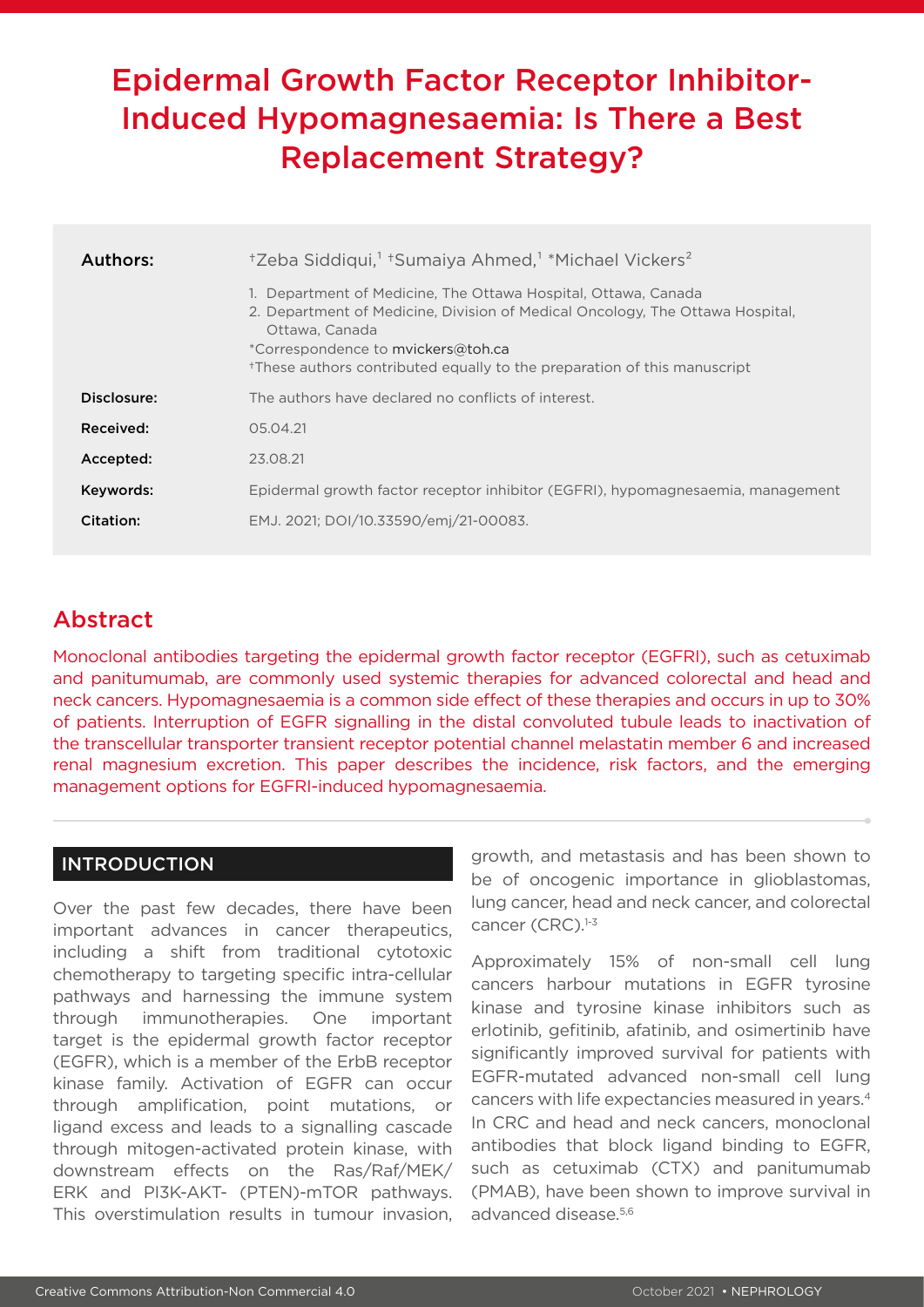Although targeting the same pathway and sharing a similar toxicity profile (diarrhoea, rash, paronychia), EGFR tyrosine kinase inhibitors have rarely been associated with hypomagnesaemia (hMG), in contrast to EGFR inhibitors (EGFRIs), which may lead to hMG in up to 30% of patients. Often referred to as the 'forgotten ion', magnesium (MG) plays a pivotal role in many bodily processes through its role as a cofactor for many enzymatic reactions and serving as a structural component of proteins and nucleic acids. Manifestations of hMG can be quite variable, ranging from asymptomatic to nonspecific symptoms such as fatigue and nausea. Lethal manifestations may include arrhythmias, seizures, and tetany.<sup>7</sup>

In this review, the authors will explore the mechanism, risk factors, and current management strategies for hMG induced by EGFRIs.

### EPIDERMAL GROWTH FACTOR RECEPTOR INHIBITORS IN ONCOLOGY

The original Phase I studies of EGFRIs investigated CTX as a single agent or in combination with cisplatin in patients with EGFR expressing tumours (mainly head and neck and lung cancers).<sup>8</sup> CTX is a chimeric IgG1 monoclonal antibody targeting the EGFR pathway by competitively inhibiting the extracellular domain of the EGFR, as well as leading to dimerisation and downregulation of EGFR.

In advanced CRCs (ACRC), expression or upregulation of the *EGFR* gene is present in 60–80% of tumours, making EGFR an attractive target.6 In patients with EGFR expressing irinotecan refractory metastatic colon cancer, the addition of CTX to irinotecan resulted in improved response rates and progression-free survival (PFS) compared with CTX monotherapy alone.6,4 Acne-like rash occurred in 80% of patients on this trial; however, since MG was not collected as part of the study procedures, information about the frequency of hMG was not reported. In the landmark National Cancer Institute (NCI) of Canada trial CO.17, CTX was compared with best supportive care (BSC) in patients with EGFR expressing refractory ACRC and showed an improved overall survival (OS) benefit.9 A follow-up biomarker analysis of

mutation of the *KRAS* gene identified *KRAS* as an important predictive biomarker, as those with a gene mutation did not derive benefit from CTX, while those with wild-type *KRAS* had significant OS benefit from the EGFRI (hazard ratio: 0.55; 95% confidence interval [CI]: 0.41-0.74).<sup>10</sup> The CO.17 trial also collected MG as part of the study procedures and found that 53% of those treated with CTX developed hMG versus 15% on BSC.

PMAB is a humanised IgG2 monoclonal antibody against EGFR and has also been found to improve response rates and PFS in *KRAS* wildtype tumours compared to BSC in refractory ACRC.11 In this trial, hMG was observed in 36% of patients receiving PMAB compared with 1% in the BSC arm.<sup>12</sup> Interestingly, in the non-inferiority trial of PMAB compared with CTX in ACRC, any grade hMG (27.6% versus 18.1%) and Grade 3/4 hMG (7.0% versus 2.8%) was higher with the use of PMAB.13

Advances in the knowledge of the predictive impact of *RAS* and primary tumour location in the selection of initial therapy for untreated ACRC has led to EGFRIs (PMAB or CTX) being combined with a chemotherapy backbone (FOLFOX/CAPOX or FOLFIRI) in patients with *RAS*/*BRAF* wild-type and left-sided primary tumours.14,15 These combinations have resulted in a median OS approaching 3 years in this population, but have also been associated with high rates of any grade hMG (>63%), including Grade 3/4 hMG (4-8%).<sup>16-18</sup>

EGFRIs have also played a role in the treatment of head and neck cancer, where the combination of CTX and radiation for localised disease was shown to improve survival when compared with radiation alone.19 In the recurrent or metastatic disease setting, CTX and platinum plus 5-fluorouracil resulted in improved OS compared with chemotherapy alone.<sup>5</sup> The incidence of Grade 3/4 hMG in CTX plus chemotherapy arm was significantly greater than the chemotherapy alone arm, occurring in 5% and 1% of cases, respectively. Multiple other studies have established the role of EGFRIs in the world of oncology.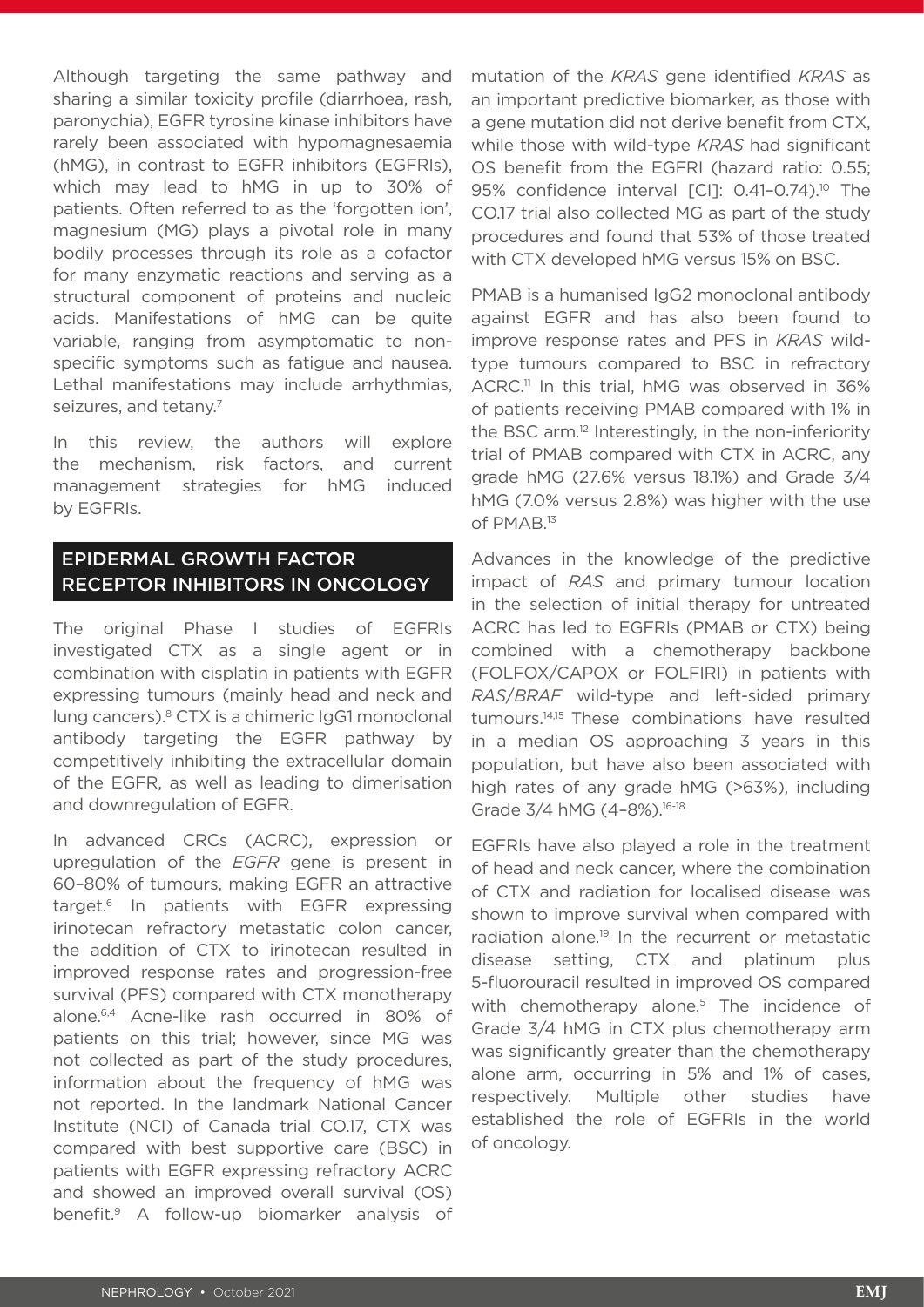### PHYSIOLOGY OF MAGNESIUM **HOMEOSTASIS**

MG is the fourth most commonly abundant cation in the body and is the second most common intracellular cation after potassium.20 It is the cofactor for over 300 enzymatic reactions and is involved in stabilising enzymes including many adenosine triphosphate-generating reactions. It plays an essential role in cellular processes, as it is involved in important physiologic functions such as nucleic acid metabolism, protein synthesis, and energy production.<sup>21,22</sup> MG is also crucial for muscle contraction and relaxation, nerve function, heart rhythm, vascular tone, and bone formation.<sup>20,21</sup>

#### Distribution, Absorption, and Excretion

MG is located intracellularly in 99% percent of the total body, which includes bones, skeletal muscles, and non-muscular soft tissues, leaving only 1% in the extracellular space (serum and red blood cells).<sup>21</sup> The kidneys easily filter 70% of the total body MG, either as complex anions (oxalate, phosphate, citrate) or ionised MG.21,23 The remaining 30% of the total body plasma MG is bound to proteins, mainly albumin.<sup>21,23</sup>

MG's homeostasis is mainly regulated by the intestines, kidneys, and bones. MG is absorbed in the gut and stored in bones, and the excess is excreted by the kidneys and intestines. $23$ The majority of MG (90%) is absorbed in the ileum, with some absorption in the colon via a paracellular mechanism, which is driven by an electrochemical gradient and solvent drag.20 The second transport system for MG occurs in the cecum and colon, using the transcellular transporter transient receptor potential channel melastatin member (TRPM) 6 and TRPM7.20,23 The latter is an active process and accounts for about 10% of MG reabsorption.<sup>23</sup> About 30-50% of the dietary MG intake is absorbed in the gut. The amount of MG absorbed is related to the MG status: the lower the MG level, the more the mineral will be absorbed.<sup>21</sup>

### The Kidney's Role in Handling Magnesium

The kidneys play an important role in MG homeostasis, as non-protein bound MG is freely filtered across the glomerulus to maintain proper serum MG concentration.<sup>20,21</sup> MG excretion

follows the circadian rhythm as the majority of excretion occurs at night.<sup>20</sup> Under physiological conditions, 95% of filtered MG is reabsorbed by the kidneys and  $3-5%$  is excreted in the urine.<sup>20,21</sup> Reabsorption sites include the proximal tube and more commonly (60–70%) the thick ascending limb of the loop of Henle via a passive paracellular transport process.<sup>20</sup> A small percentage  $(10%)$ is reabsorbed at the distal convoluted tubules (DCT) for the fine-tuning of MG excretion via an active transcellular transport process.<sup>20</sup> The entry of MG into the DCT cells is facilitated by TRPM6.22 The mechanism of activation of this transport channel has been linked to binding of EGF to the EGFR on the DCT cells.<sup>24</sup> EGFRIs bind to EGFR and inhibit the influence of EGF, which leads to decreased activation of the TRPM6 channels and a decrease in MG reabsorption in the body<sup>24</sup> (Figure 1).

#### ASSESSMENT OF MAGNESIUM STATUS

Several methods are utilised to measure MG levels; however, the most common method used is testing the serum MG concentration.<sup>21</sup> Unfortunately, this is a poor predictor of the MG concentration in the body, as serum MG only accounts for 0.3% of the total body MG.<sup>21</sup> In oncology, the degree of hMG is assessed using the Common Terminology Criteria for Adverse Events (CTCAE) v4.03, with Grade 1 defined as <lower limit normal–0.5 mmol/L (1.2 mg/dL); Grade 2 as <0.5–0.4 mmol/L (<1.2–0.9 mg/dL); Grade 3 as <0.4–0.3 mmol/L (<0.9–0.7 mg/dL); and Grade 4 as <0.3 mmol/L (<0.7 mg/dL [Table 1]).25 Other than EGFRIs, which lead to hMG by reducing kidney reabsorption, other causes of hMG include poor dietary intake, gastrointestinal losses, kidney losses, and endocrine diseases (Table  $2$ ).<sup>20,21</sup> It is important to assess for hMG in patients on EGFRIs as symptoms are often non-specific and may overlap with symptoms of cancer therapy and/or cancer progression. Clinical manifestations include neuromuscular signs (tremor, spasticity, weakness, ataxia, tetany, and cramps), cardiovascular symptoms (prolonged QT interval and ventricular arrhythmia), and neurocognitive dysfunction (depression, cognitive impairment, agitation, psychosis, and seizures).20,21,26 In addition, MG is involved in the regulation of the parathyroid hormone and, therefore, hMG can lead to hypocalcaemia (hCA).26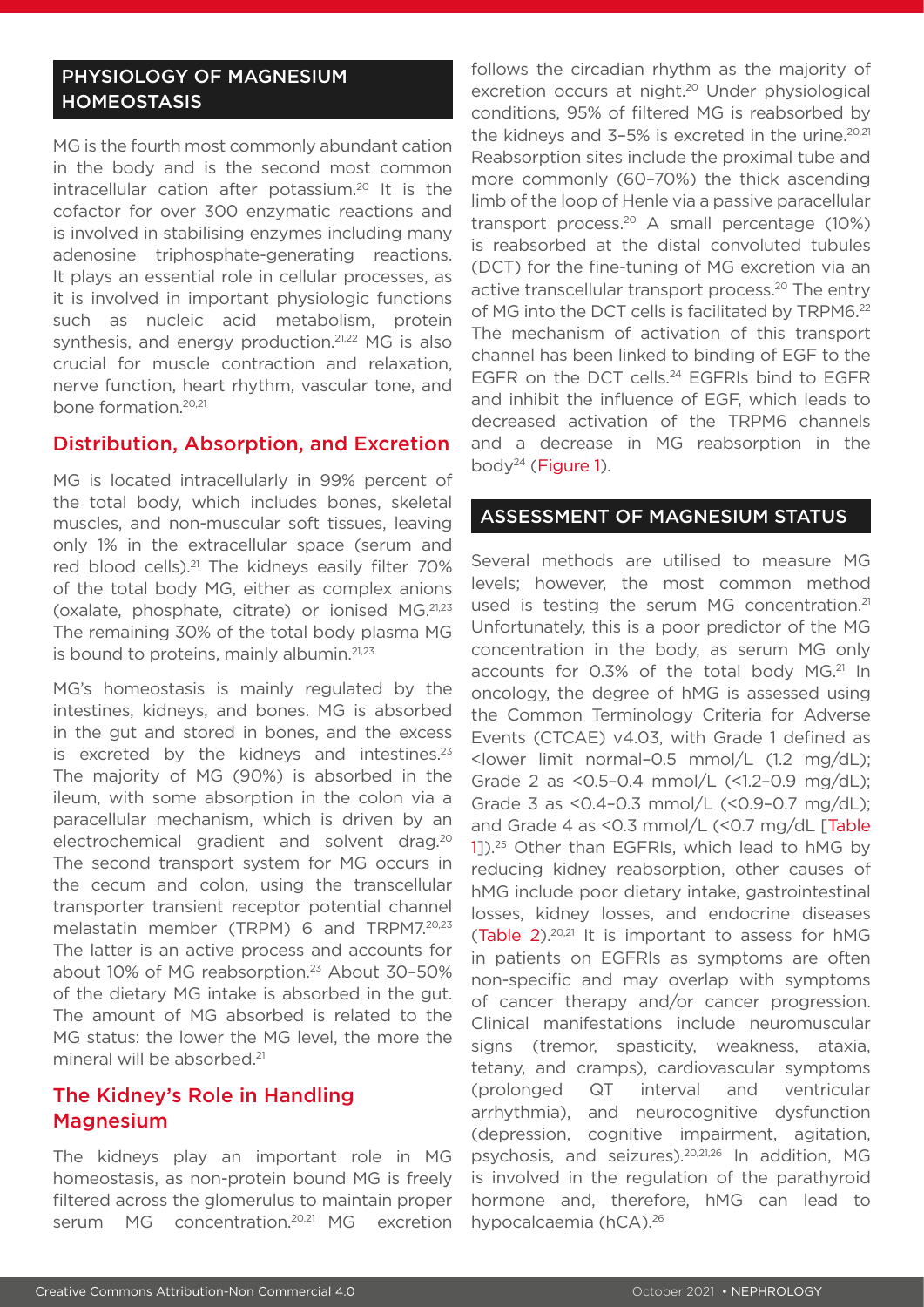| Grade 1                                                         | Grade 2                  | Grade 3                 | Grade 4        |
|-----------------------------------------------------------------|--------------------------|-------------------------|----------------|
| $\int$ 0.5 mmol/L-less<br>I than the lower<br>l limit of normal | $\int 0.4 - 0.49$ mmol/L | $0.30 - 0.39$<br>mmol/L | $<$ 0.3 mmol/L |

#### Table 2: Various aetiologies of hypomagnesaemia.

| Decreased dietary intake       | > Malnutrition                                                                |  |
|--------------------------------|-------------------------------------------------------------------------------|--|
|                                | > Parenteral infusions without magnesium                                      |  |
| <b>Gastrointestinal losses</b> | > Malabsorption                                                               |  |
|                                | > Severe or prolonged chronic diarrhoea                                       |  |
| <b>Increase kidney losses</b>  | Congenital or acquired tubular defects:                                       |  |
|                                | > Gitelman syndrome                                                           |  |
|                                | > Bartter syndrome                                                            |  |
|                                | Drugs:                                                                        |  |
|                                | $\sum$ Loop and thiazide diuretics                                            |  |
|                                | > Aminoglycosides                                                             |  |
|                                | > Amphotericin                                                                |  |
|                                | > Cyclosporine                                                                |  |
|                                | $\sum$ Tacrolimus                                                             |  |
|                                | $\sum$ Cisplatin                                                              |  |
|                                | $\sum$ Pentamidine                                                            |  |
|                                | $\sum$ Foscarnet                                                              |  |
|                                | > Anti-EGFR antibodies                                                        |  |
| <b>Endocrine causes</b>        | > Primary and secondary hyperaldosteronism                                    |  |
|                                | > Hungry bone syndrome, e.g., after surgery of primary<br>hyperparathyroidism |  |
|                                | > Syndrome of inappropriate anti-diuretic hormone hypersecretion              |  |
|                                | > Diabetes mellitus                                                           |  |
| Other causes                   | $\sum$ Stress                                                                 |  |
|                                | > Chronic alcoholism                                                          |  |
|                                | $\sum$ Excessive lactation                                                    |  |
|                                | $\blacktriangleright$ Heat                                                    |  |
|                                | > Prolonged exercise                                                          |  |
|                                | > Severe burns                                                                |  |
|                                | > Cardiopulmonary bypass surgery                                              |  |
|                                | > latrogenic                                                                  |  |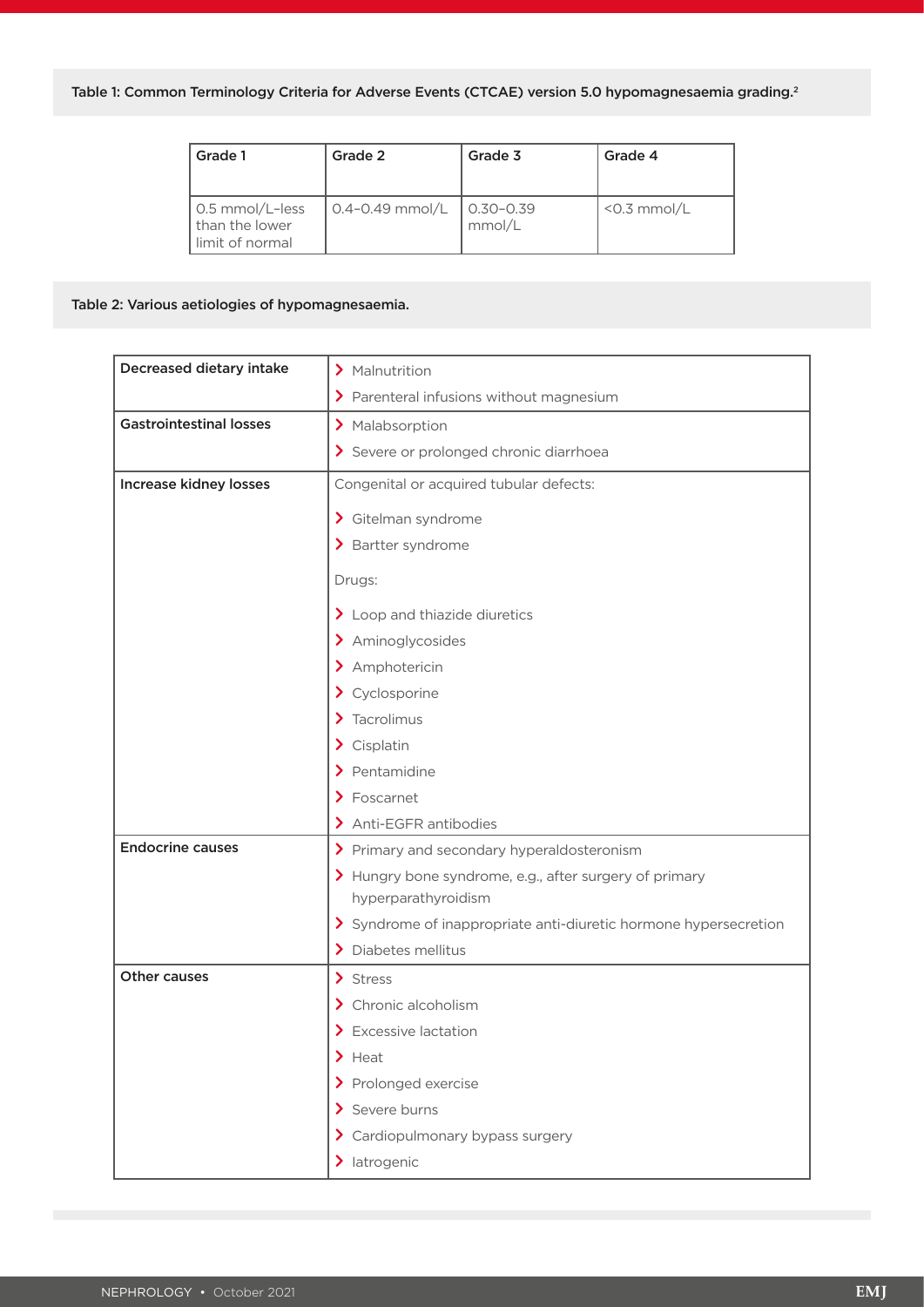

#### Figure 1: The role of the epidermal growth factor receptor pathway interruption in causing hypomagnesaemia.

Pro-EGF mutation leads to impaired stimulation of EGFR, as shown above. EGFR activation is necessary for TRPM6 channel activation to prevent renal magnesium wasting. EGFRIs work by interrupting this pathway resulting in renal MG wasting.

EGF: epidermal growth factor; EGFR: epidermal growth factor receptor; MG: magnesium; TRPM6: transcellular transporter transient receptor potential channel melastatin member 6.

*Adapted from Costa et al.23*

## CHARACTERISTICS OF EPIDERMAL GROWTH FACTOR RECEPTOR INHIBITOR-INDUCED HYPOMAGNESAEMIA

The first report of EGFRI-induced hMG was in a 34-year-old male patient with metastatic CRC receiving irinotecan and CTX, where symptoms manifested as profound fatigue, paraesthesia, muscular fasciculations, and symptomatic hCA.27 Investigations revealed inappropriately high levels of urinary MG consistent with renal wasting. The patient's symptoms resolved with intravenous (IV) repletion only to recur within 48 hours of oral supplementation with MG oxide and calcium carbonate. Ultimately, the patient required nightly infusions of 10 g MG sulfate to maintain his MG levels and allow ongoing CTX based therapy.

A further prospective study by Teipar et al.<sup>28</sup> evaluated 98 patients with CRC being treated with CTX, with or without chemotherapy, and used 16 patients on treatment with chemotherapy alone as a control group. This study showed that 97% of patients treated with CTX developed progressive hMG. The mean serum MG slope during EGFRI treatment (with or without combined chemotherapy) was significantly lower compared with chemotherapy alone (-0.00157 mmol/L/day; standard deviation: 0.00162 [95% CI: -0.00191−-0.00123] versus 0.00014 mmol/L/day; standard deviation: −00076 [95% CI: -0.00026–0.00055]; t-test p<0.0001). The degree of hMG was correlated with the duration of treatment and patients treated for under 12 weeks who did not develop Grade 3/4 hMG. Higher baseline serum MG concentration and increasing age were identified as factors that inversely correlated with hMG development. An IV MG load test (N=5) confirmed a defect in renal MG reabsorption as the underlying mechanism of hMG, and nicely illustrated why intermittent boluses of IV MG are an ineffective strategy for the management of EGFRI-induced hMG.

Similarly, retrospective studies have showed direct relationships between older age and duration of EGFRI therapy on risk of developing hMG.<sup>29,30</sup> A systematic review by Jiang et al.<sup>26</sup> also found that length of EGFRI treatment, concomitant platinum chemotherapy, increasing age, and baseline MG concentration correlated with severity of hMG. The effects of EGFRIs on MG typically resolve within weeks to a few months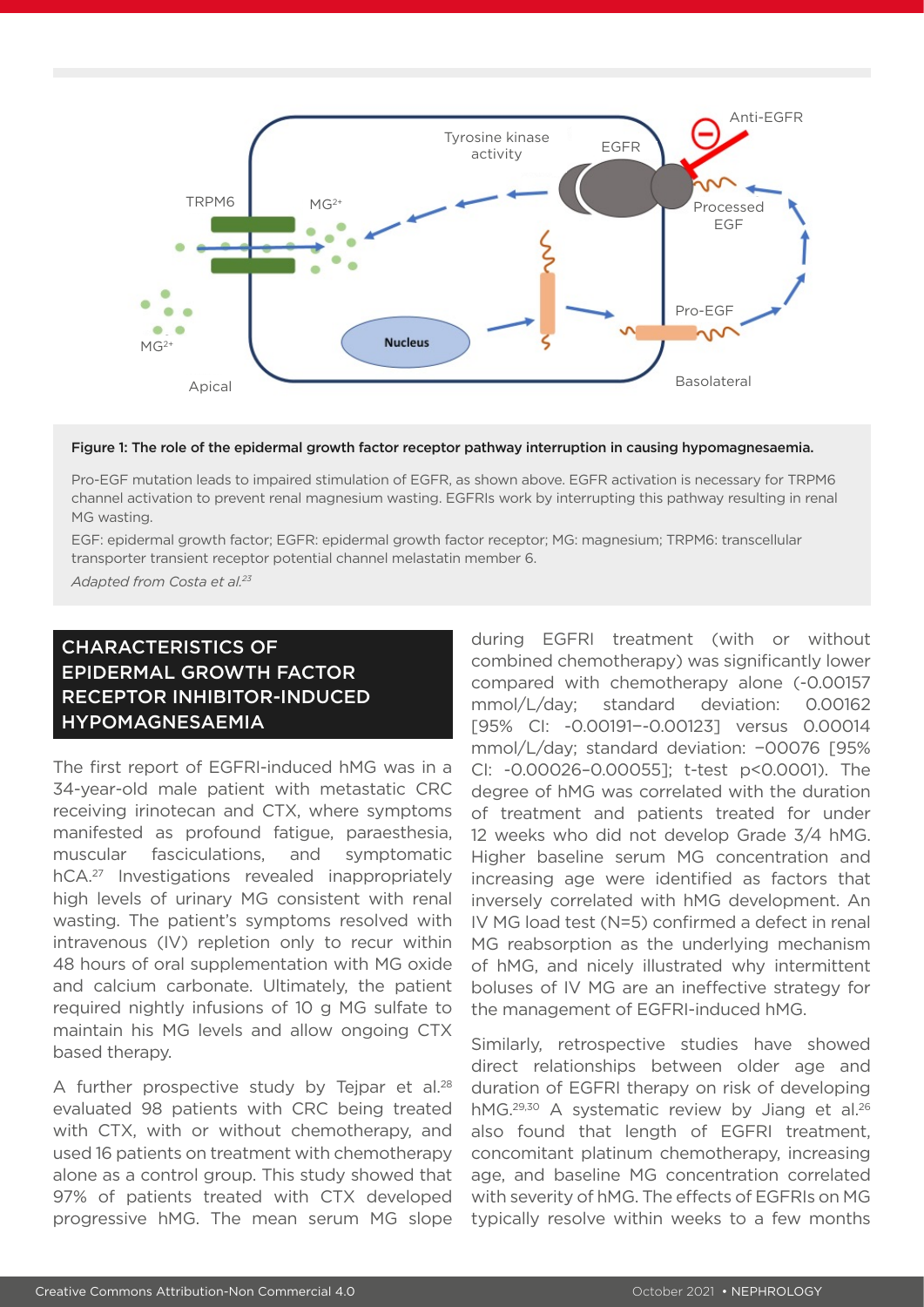after discontinuation of EGFRI therapy.<sup>26,31</sup> In addition, a meta-analysis of prospective clinical trials involving CTX and PMAB revealed all-grade incidence to be 34.0%, 14.5%, and 16.8% for the development of hMG, hypokalaemia, and hCA, respectively.32 PMAB had a similar incidence of all grade hMG to CTX (31.8% versus 34.9%), but possibly a higher risk of Grade 3/4 hMG (5.4% versus 4.4%). For CRC specifically, Grade 3/4 hMG was higher for PMAB at 4.6% versus 2.9% for CTX. Likewise, the ASPECCT trial, which compared the efficacy of CTX with PMAB in chemotherapy-refractory ACRC, found that PMAB was associated with more severe hMG (Grade 3/4: 7.0% versus 2.8%).13

Since off-target EGFRI side effects such as acneiform rash have been associated with improved response rates and survival,<sup>9,33</sup> there has been interest in EGFRI-induced hMG as a surrogate predictive biomarker for improved outcomes. In an initial study involving 68 patients treated with CTX plus irinotecan, a 20% (and subsequently 50%) MG reduction from baseline was associated with improved response rates, time to progression, and OS.<sup>34,35</sup> In contrast, an analysis of the CO.17 clinical trial (CTX versus BSC) found that Grade ≥1 and ≥20% reduction in hMG from baseline was associated with worse OS.<sup>36</sup> Subsequent secondary analyses and metaanalyses have suggested that EGFRI-induced hMG is associated with improved clinical benefits (PFS and OS).13,37 It is important to note that studies showing a positive correlation with worse hMG and improved survival are subject to bias, since patients have a higher chance of developing hMG if they have disease control (and longer survival) on EGFRIs because they are receiving EGFRIs for a greater duration, in contrast to those that have early disease progression and cease EGFRIs earlier.38 This guaranteed time bias (also known as immortal time bias) can be overcome by using a landmark approach as was used in the CO.17 hMG analysis.<sup>36</sup> As a result, it is unclear at present if the development of hMG can be used to predict for improved outcomes with EGRIs.

## MANAGEMENT OF EPIDERMAL GROWTH FACTOR RECEPTOR-INDUCED HYPOMAGNESAEMIA

While hMG is generally easily correctable, when it is EGFRI-induced, it can be very challenging

to manage. This is a result of ongoing renal losses due to EGFRI effects on the TRPM6 MG channel in the DCT and also due to impaired transcellular intestinal MG absorption from similar inhibition of TRPM6 in the gut.<sup>24,39</sup> These effects on absorption and excretion make oral and IV supplementation problematic.

Early institutional practices favoured 4 g of IV MG sulfate starting at Grade 2 hMG and increasing to 6–10 g IV MG daily or twice weekly for Grade 3/4; however, it was noted that neither IV or oral magnesium replacement sustained magnesium repletion beyond 72 hours.<sup>20,40</sup> Oral MG supplementation may cause diarrhoea, while frequent IV administrations are very inconvenient and time consuming for patients, and may exacerbate renal MG leak as a result of altered TRPM6 signalling.28,40,41 Recent opinion-based guidelines suggest consideration of oral MG for Grade 1/2 and adding regular IV MG infusions at Grade 2/3 hMG.<sup>42</sup> With the development of Grade 4 hMG, discontinuation of EGFRIs is suggested until MG improves to Grade 2 or less.

A survey of Canadian medical oncologists found that most physicians (>90%) regularly monitor MG prior to each EGFRI infusion, and most employ a reactive MG replacement strategy (as opposed to prophylactic).43 Forty percent of respondents (N=40) favoured IV supplementation alone, while 45% used both oral and IV, and 70% introduced supplementation at Grade 1 hMG and the remainder at Grade 2. Importantly, 30% of oncologists were withholding EGFRIs at Grade 3 hMG and 45% at Grade 4. The vast majority felt that a consensus guideline on the management of EGFRI-induced hMG was necessary given the confusion about the significance of this sideeffect and the best replacement strategy. In an attempt to explore the availability of evidencebased management practices for EGFRI-induced hMG, Jiang et al.<sup>26</sup> performed a systematic review and found a lack of high-quality management strategies and the available reports suggested refractoriness to IV and oral replacement. As a result, prospective comparative trials were recommended.

EGFRIs inihibition of EGFR and resultant downstream effects on the TRPM6 channel in the kidney and intestine is analagous to an inherited syndrome called familial hMG with secondary hCA. This rare autosomal, recessive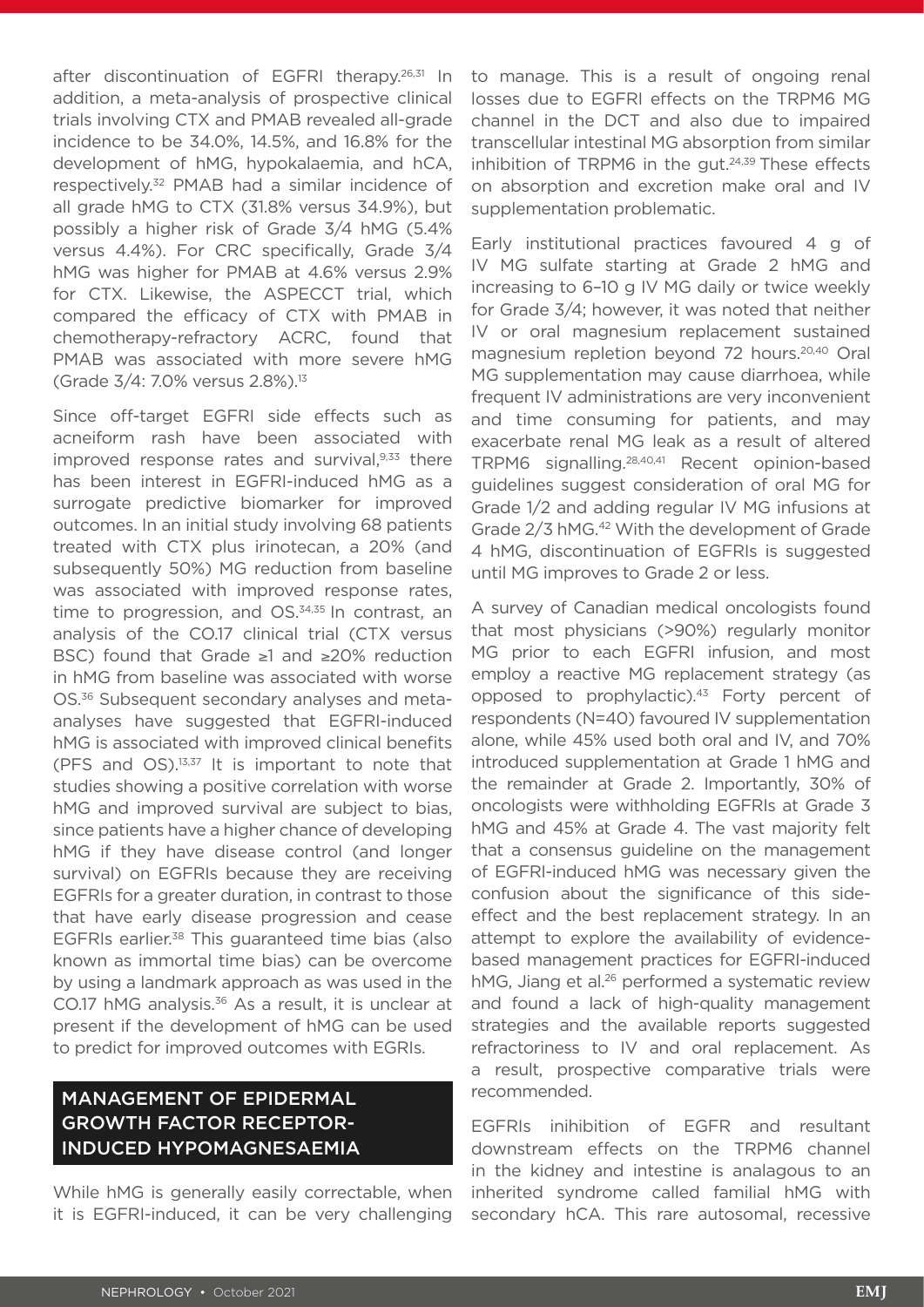condition is due to a defect in the *TRMP6* gene on chromosome *9q22*, which encodes the magnesium-permeable ion channel.44 Patients with this condition have severe hMG and hCA as neonates, which can lead to intractable seizures, cerebral damage, and death. If recognised early, patients may be spared morbidity as long as they are maintained on a high dose of oral MG supplementation. Other evidence supporting an oral supplementation approach to EGFRIinduced hMG comes from Pietropaolo et al.<sup>39</sup> and studies on the effects of CTX on intestinal MG absorption. They showed that CTX does indeed affect active transcellular transport through intestinal TRPM6 and, that by increasing oral MG supplementation and thus intestinal MG concentrations, paracellular transport may be the most effective strategy to combat EGFRIinduced hMG.

Recently, the results of the randomised multicentre MAGNET trial became available, which focused on early oral MG supplementation.45 Eighty-nine patients were randomised to a reactive strategy of oral MG gluconate 3 g twice daily (BID) at the occurrence of Grade 1 hMG, while 84 patients were randomised to a prophylactic strategy of oral MG gluconate 3 g BID at initiation of EGFRI and increasing to 6 g six times a day at Grade 1 hMG. The slope of decline of MG was significantly steeper with the reactive strategy, and 13% developed hMG in the reactive arm compared with only 4% in the prophylactic arm. Importantly, oral supplementation was well tolerated, with no significant adverse events and no difference in bowel movements between the two arms. This study suggests that a prophylactic oral MG strategy may be effective in preventing significant hMG. Another prospective trial<sup>46</sup> assessed the feasibility of using reactive oral MG replacement strategies, initiated at the initial development of Grade 1–3 hMG for patients receiving platinumbased chemotherapy or EGFRIs. Patients were randomised 1:1 to MG oxide 420 mg *per os* BID or MG citrate 150mg *per os* BID (and titrated up depending on the grading of hMG). The trial failed to accrue sufficient numbers, but of the 15 randomised patients MG levels stabilised with positive slopes of change in MG from the baseline. Few patients required IV MG replacement and only 20% developed Grade 1 diarrhoea (Vickers, personal communication, 2021).

Given the increasing use of EGFRIs in earlier lines of therapy for ACRC, managing hMG will be a common challenge for oncologists. In combination with cytotoxic chemotherapy, EGFRI-induced hMG may occur in over 50% of patients and up to 30% on monotherapy EGFRIs. Routine monitoring of MG levels is required, and recognition of risk factors such as advancing age, longer duration of EGFRI therapy, and concomitant platinum chemotherapy is important.26 In addition, comorbidities such as diabetes, renal tubular disorders, hyperthyroidism, hyperaldosteronism, refeeding syndrome, and the postoperative setting should be taken into account.21,26 Physicians should also consider electrocardiograms for baseline QTc assessments, as hMG could exacerbate the risk of cardiac arrhythmias. From a management perspective, physiologic studies and prospective trials support the use prophylactic oral MG supplementation at initiation of EGFRIs, or early after hMG develops.<sup>39,45</sup> These studies also show that oral supplements appear to be well tolerated and the requirement for IV MG may be avoided or delayed until more severe hMG develops. Due to the variable availability of MG supplements across the world, a specific MG supplement cannot be universally recommended; however, a diet high in MG and upward titration of oral MG supplementation is suggested to saturate intestinal MG concentrations for paracellular absorption. IV MG supplementation should mainly be administered in patients requiring immediate correction such as for ventricular arrhythmias, or those at risk of other complications related to moderate or severe hMG.<sup>20</sup> Future trials focusing on efficacy, tolerability, and quality of life of patients receiving different oral MG supplements are required.

#### **CONCLUSION**

hMG is a common side effect of treatment with EGFRIs, with some patients more susceptible to EGFRI-induced hMG than others. Recent investigations have provided insights that support the use of early oral MG supplementation. Clinicians should closely monitor for this side effect and consider early implementation of an oral MG replacement to avoid serious complications and achieve the best therapeutic results from EGFRIs.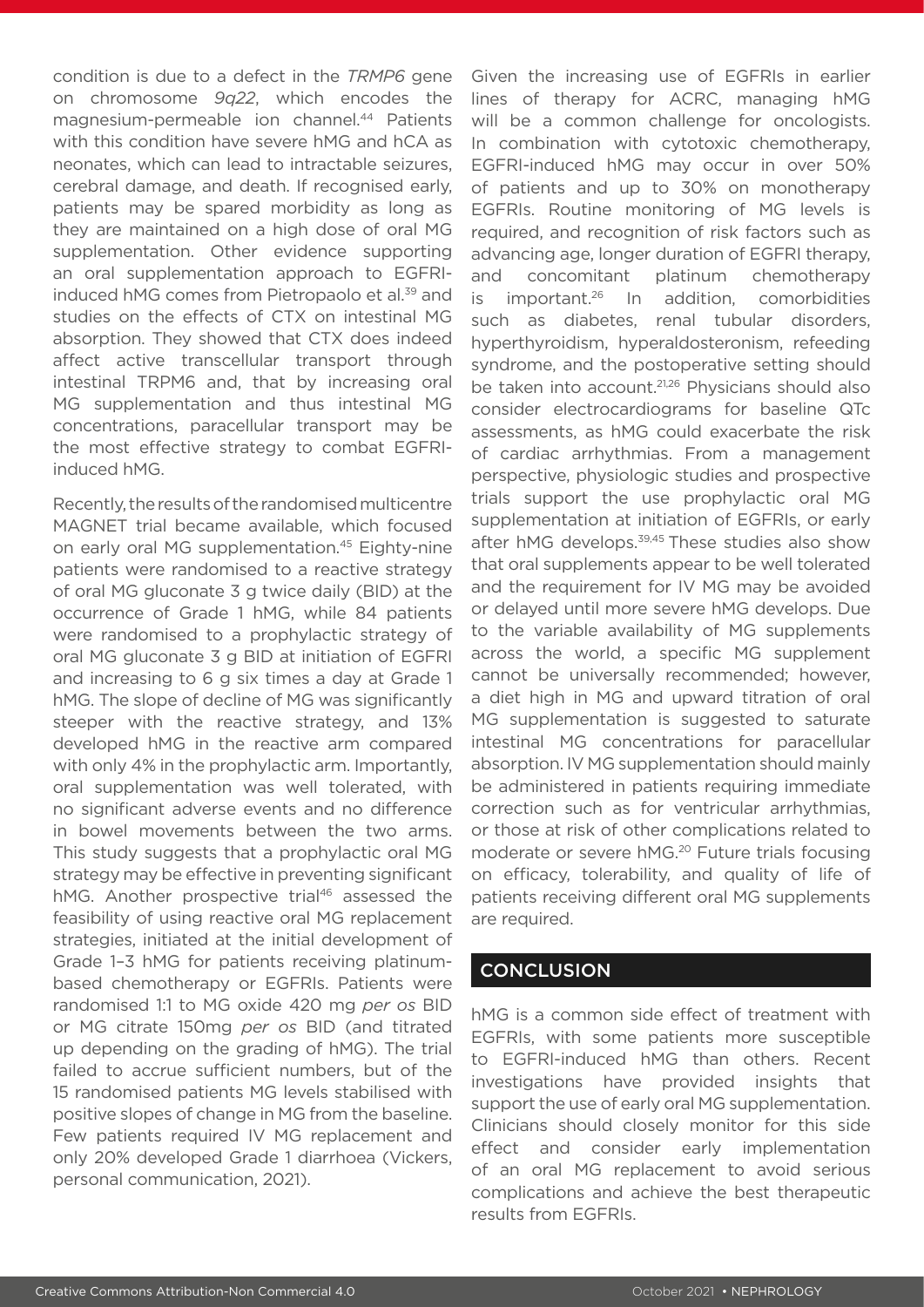#### References

- 1. Sforza V et al. Mechanisms of resistance to anti-epidermal growth factor receptor inhibitors in metastatic colorectal cancer. World J Gastroenterol. 2016;22(28):6345-61.
- 2. Yarden Y, Sliwkowski MX. Untangling the ErbB signalling network. Nat Rev Mol Cell Biol. 2001;2(2):127-37.
- 3. Sigismund S et al. Emerging functions of the EGFR in cancer. Mol Oncol. 2008;12(1):3-20.
- 4. Soria JC et al. Osimertinib in untreated EGFR-mutated advanced non-small-cell lung cancer. N Engl J Med. 2018;378(2):113-25.
- 5. Vermorken JB et al. Platinum-based chemotherapy plus cetuximab in head and neck cancer. N Engl J Med. 2008;359(11):1116-27.
- 6. Cunningham D et al. Cetuximab monotherapy and cetuximab plus irinotecan in irinotecan-refractory metastatic colorectal cancer. N Engl J Med. 2004;351(4):337-45.
- Castiglioni S, Maier JAM. Magnesium and cancer: a dangerous liason. Magnes Res. 2011;24(3):92-100.
- 8. Baselga J et al. Phase I studies of anti-epidermal growth factor receptor chimeric antibody C225 alone and in combination with cisplatin. J Clin Oncol. 2000;18(4):904-14.
- 9. Jonker DJ et al. Cetuximab for the treatment of colorectal cancer. N Engl J Med. 2007;357(20):2040-8.
- 10. Karapetis CS et al. *K-ras* mutations and benefit from cetuximab in advanced colorectal cancer. N Engl J Med. 2008;359(17):1757-65.
- 11. Amado RG et al. Wild-type *KRAS* is required for panitumumab efficacy in patients with metastatic colorectal cancer. J Clin Oncol. 2008;26(10):1626-34.
- 12. Van Cutsem E et al. Open-label Phase III trial of panitumumab plus best supportive care compared with best supportive care alone in patients with chemotherapy-refractory metastatic colorectal cancer. J Clin Oncol. 2007;25(13):1658-64.
- 13. Price T et al. Final results and outcomes by prior bevacizumab exposure, skin toxicity, and hypomagnesaemia from ASPECCT: randomized Phase 3 non-inferiority study of panitumumab versus cetuximab in chemo-refractory wild-type KRAS exon 2 metastatic colorectal cancer. Eur J Cancer. 2016;68:51-9.
- 14. Klingbiel D, Sabine T. Microsatellite instability and BRAF and KRAS mutations in stage III colon cancer: requirements for accurate prognosis assessment. JAMA Oncol. 2016;2(5):653-4.
- 15. Holch JW et al. The relevance of

primary tumour location in patients with metastatic colorectal cancer: a meta-analysis of first-line clinical trials. Eur J Cancer. 2017;70:87-98.

- 16. Heinemann V et al. FOLFIRI plus cetuximab or bevacizumab for advanced colorectal cancer: final survival and per-protocol analysis of FIRE-3, a randomised clinical trial. Br J Cancer. 2021;124(3):587-94.
- 17. Douillard JY et al. Randomized, Phase III trial of panitumumab with infusional fluorouracil, leucovorin, and oxaliplatin (FOLFOX4) versus FOLFOX4 alone as first-line treatment in patients with previously untreated metastatic colorectal cancer: the PRIME study. J Clin Oncol. 2010;28(31):4697-705.
- 18. Qin S et al. Efficacy and tolerability of first-line cetuximab plus leucovorin, fluorouracil, and oxaliplatin (FOLFOX-4) Versus FOLFOX-4 in Patients with RAS wild-type metastatic colorectal cancer: the open-label, randomized, Phase III TAILOR trial. J Clin Oncol. 2018;36(30):3031-9.
- 19. Bonner JA et al. Radiotherapy plus cetuximab for squamous-cell carcinoma of the head and neck. N Engl J Med. 2006;354(6):567-78.
- 20. Jahnen-Dechent W, Ketteler M. Magnesium basics. Clinical Kidney J. 2012;5(Suppl 1):i3-14.
- 21. Karosanidze T. Magnesium so underappreciated. Pract Gastroenterol. 2014;38(1):28-34.
- 22. Costa A et al. Hypomagnesaemia and targeted anti-epidermal growth factor receptor (EGFR) agents. Target Oncol. 2011;6(4):227-33.
- 23. Workeneh B et al. Hyponatremia in the cancer patient. Kidney Int. 2020;98(4):870-82.
- 24. Groenestege WMT et al. Impaired basolateral sorting of pro-EGF causes isolated recessive renal hypomagnesemia. J Clin Invest. 2007;117(8):2260-7.
- 25. U.S. Department of Health and Human Services (HHS). Common terminology criteria for adverse events (CTCAE)L version 5.0. 2017. Available at: https://ctep.cancer.gov/ protocoldevelopment/electronic\_ applications/docs/CTCAE\_v5\_Quick Reference\_5x7.pdf. Last accessed: 4 April 2021.
- 26. Jiang DM et al. Management of epidermal growth factor receptor inhibitor-induced hypomagnesemia: a systematic review. Clin Colorectal Cancer. 2016;15(3):e117-23.
- 27. Schrag D et al. Cetuximab therapy and symptomatic hypomagnesemia. J Natl Cancer Inst. 2005;97(16):1221-4.
- 28. Tejpar S et al. Magnesium wasting associated with epidermal-growth-

factor receptor-targeting antibodies in colorectal cancer: a prospective study. Lancet Oncol. 2007;8(5):387- 94.

- 29. Fujii H et al. Hypomagnesemia is a reliable predictor for efficacy of anti-EGFR monoclonal antibody used in combination with firstline chemotherapy for metastatic colorectal cancer. Cancer Chemother Pharmacol. 2016;77(6):1209-15.
- 30. Fakih M. Management of anti-EGFRtargeting monoclonal antibodyinduced hypomagnesemia. Oncology (Williston Park). 2008;22(1):74-6.
- 31. Cheng H et al. Panitumumab-related hypomagnesemia in patients with colorectal cancer. Hospital Pharmacy. 2009;44(3):234-8.
- 32. Wang Q et al. Electrolyte disorders assessment in solid tumor patients treated with anti-EGFR monoclonal antibodies: a pooled analysis of 25 randomized clinical trials. Tumour Biol. 2015;36(5):3471-82.
- 33. Abdel-Rahman O, Fouad M. Correlation of cetuximab-induced skin rash and outcomes of solid tumor patients treated with cetuximab: a systematic review and meta-analysis. Crit Rev Oncol Hematol. 2015;93(2):127-35.
- 34. Vincenzi B et al. Early magnesium reduction in advanced colorectal cancer patients treated with cetuximab plus irinotecan as predictive factor of efficacy and outcome. Clin Cancer Res. 2008;14(13):4219-24.
- 35. Vincenzi B et al. Early magnesium modifications as a surrogate marker of efficacy of cetuximab-based anticancer treatment in KRAS wildtype advanced colorectal cancer patients. Ann Oncol. 2011;22(5):1141-6.
- 36. Vickers M et al. Association of hypomagnesemia with inferior survival in a Phase III, randomized study of cetuximab plus best supportive care versus best supportive care alone: NCIC CTG/AGITG CO.17. Ann Oncol. 2013;24(4):953-60.
- 37. Hsieh MC et al. Hypomagnesemia and clinical benefits of anti-EGFR monoclonal antibodies in wild-type KRAS metastatic colorectal cancer: a systematic review and meta-analysis. Sci Rep. 2018;8(1):2047.
- 38. Dall'Olio FG et al. Immortal time bias question in the association between toxicity and outcome of immune checkpoint inhibitors. J Clin Oncol. 2020;38(1):105-6.
- 39. Pietropaolo G et al. Magnesium absorption in intestinal cells: evidence of cross-talk between EGF and TRPM6 and novel implications for cetuximab therapy. Nutrients. 2020;12(11):3277.